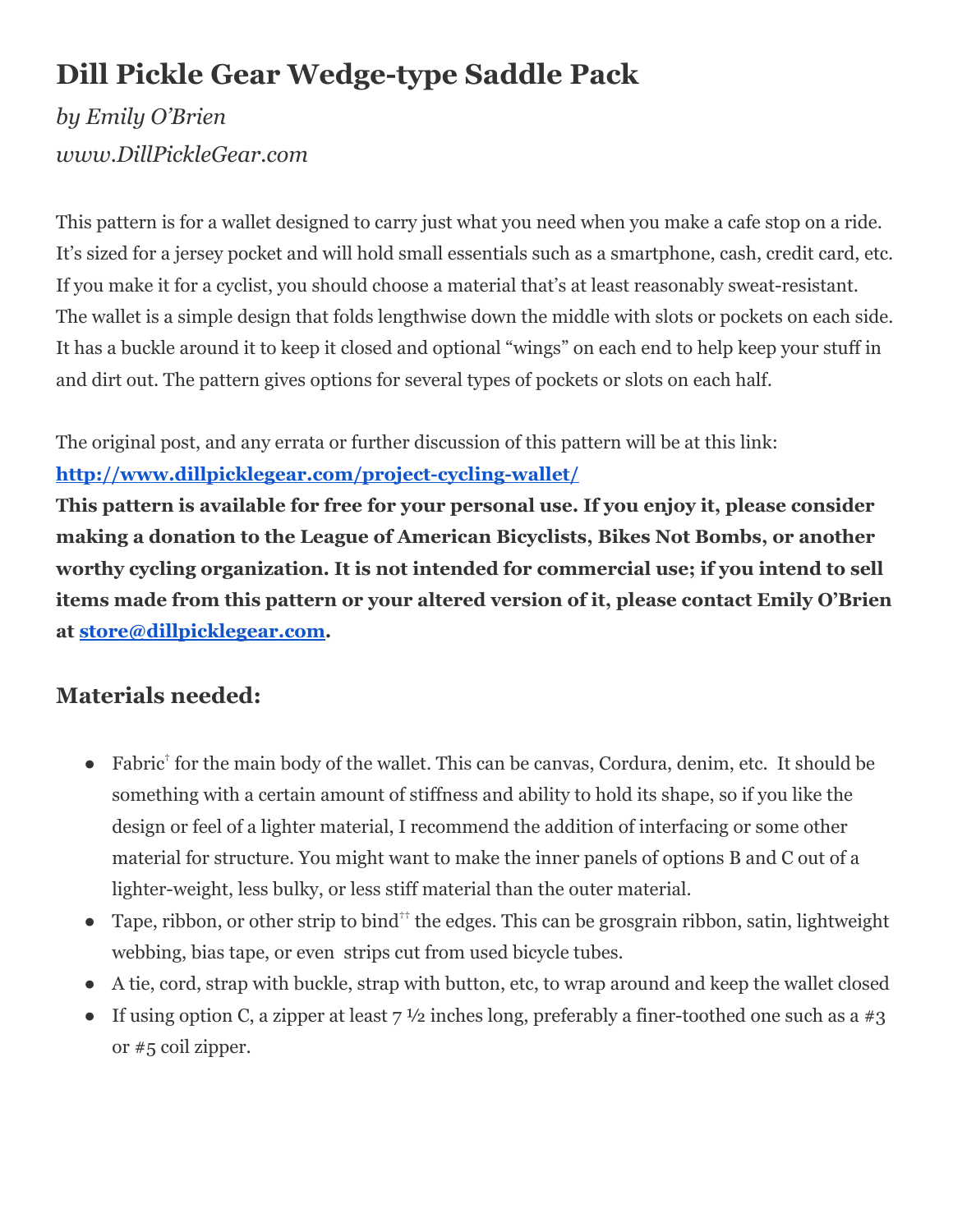## **Pattern pieces:**

All of the pieces of this pattern are for only one half of the wallet. For each side, you select which type of pockets you want and then join the two sides at the dotted line marked "Main Center Fold". The pieces are as follows:

- Panel A: Main backing panel for option A, including fold-over pocket that can be divided into two credit card slots.
- Panel  $B_1/C_1$ : Main backing panel for options B and C.
- Panel  $B_2$ : Option B, pleated pocket for smartphone or other bulky item.
- Panel  $C_2$ : Back part of Option C, Combo zipper/slot pocket.
- Panel  $C_3$ : Front part of Option C.
- Panel D: Optional side protection flaps; choice of two shapes.

Option A is the simplest one. It's just one piece that folds back on itself to form a single lengthwise pocket that's the right size for cash, a passport, a compact smartphone, etc. It can be divided by stitching down the middle to hold credit cards, business cards, etc. Option B is a pleated pocket that will accommodate a larger/bulkier smartphone or other bulky item. Option C has a zippered pocket that will keep loose change together with a basic long-ways slot pocket behind it, similarly sized to Option A. For each half of the wallet, you'll need either Panel A or Panel  $B_1/C_1$  (you can use the same on each side; just print another copy). Join the two pieces along the dotted line marked "Main Center Fold" and use this \*combined\* panel to cut your main outer piece.

### **\*\*\*Pattern Notes\*\*\***

- Seam allowances are marked, and are half an inch. If you want a narrower bound edge or your binding material is less than one inch wide, you can easily trim the seam allowances back before binding, but after the wallet is otherwise all assembled.
- Top edges of pockets do not have seam allowances because they can just be bound over. If you prefer to hem them instead, you should add the seam allowance to those edges before cutting.
- The marked seam allowance where the zipper attaches in Option C is approximate, and will depend on the zipper. Once the zipper is attached, the pieces can be trimmed to match as needed.
- If you want to use a lighter-weight material for the interior pocket pieces, the panels you would cut from it are  $B_2$ ,  $C_2$ , and/or  $C_3$ .
- The triangular symbols that look like this  $\triangle$  are notches. You don't need to cut out the triangle shape; just make a clip into the seam allowance on the center line of the notch. This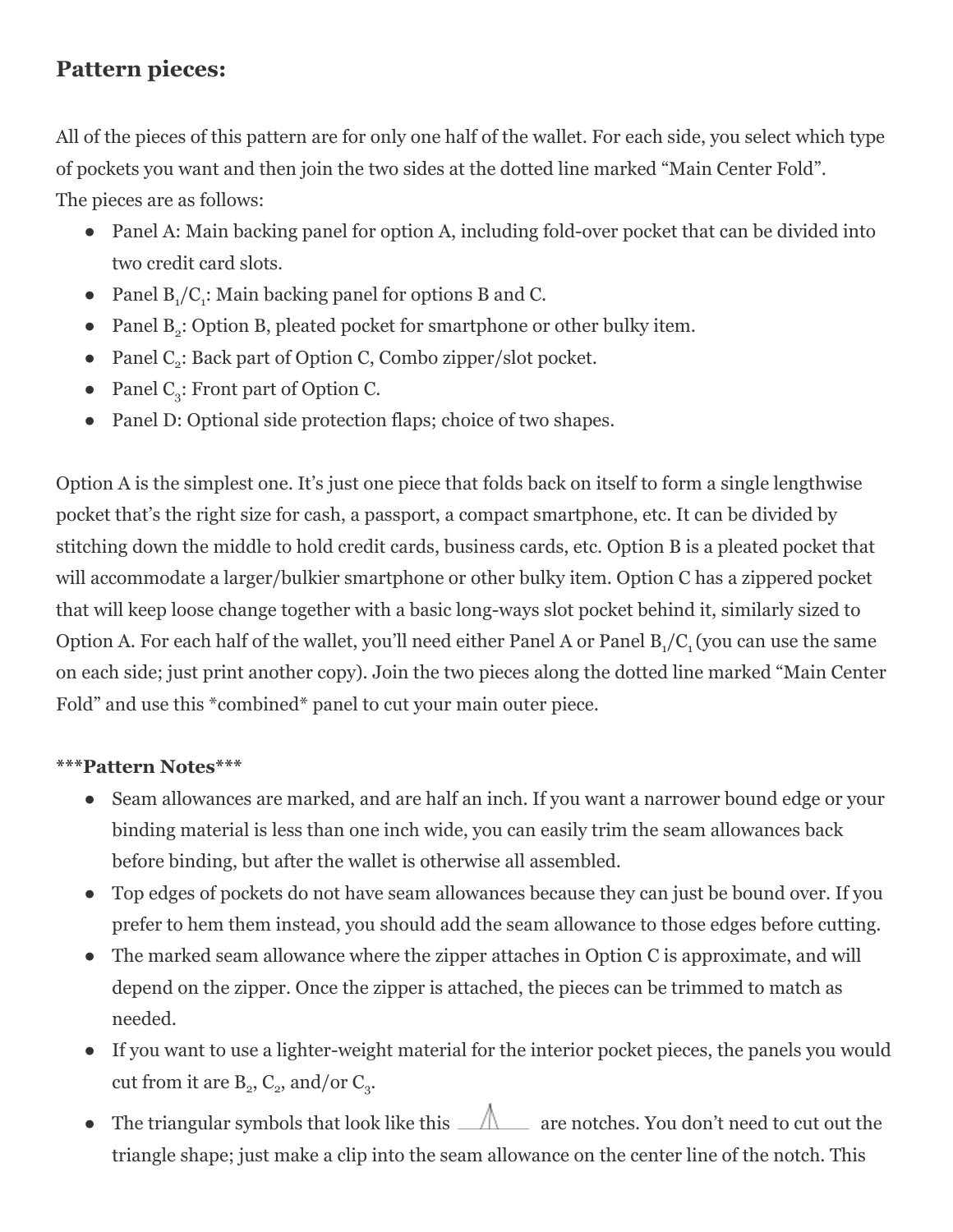will help you line up the pieces correctly. Because the pieces are small, be careful to cut the notches as accurately as possible so that they don't lead you to assemble things crooked. The notch symbols are duplicated at cut edges that need to line up with notches on other pieces, even though you clearly can't cut a notch where there's already an edge.

### **Procedure:**

- 1. First, decide which options you're going to use, and join the two backing panel pattern pieces at the dotted line marked "Main Center Fold" before cutting. For each half of the wallet, you can choose either Panel A or Panel  $B_1/C_1$ . Then cut out the pieces you need for the options you've chosen. The outside of the wallet (and the pocket as well, in the case of Option A) is all one piece. The "Main Center Fold" line is where the wallet will fold in half when it's finished. It's probably helpful to mark this line with chalk on both sides of this panel.
- 2. Then sew the closure strap (or tie, etc) to the outside of the main backing panel. There are many ways of doing this!
	- It can be done with just one tack (sew back and forth over the same spot) centered on the fold line
	- It can be sewn down flat for most of the back edge, with just enough unattached to accommodate the buckle, snap, button, etc, so that it wraps all the way around
	- Et cetera. If the wallet's going to be fastened shut somehow, install the fastener now.

There are two caveats if you are using Option A: Keep in mind that part of the length of the panel will be folded back to create the pocket, so don't sew the strap all the way to the end. And if you are dividing the pocket into two card slots, the closure strap probably can't be attached at the same point as where you're going to make the seam to divide the pocket. It can be attached at the center fold, or off to one side, etc.

3. For Option A, first bind or hem the raw edge that is marked "Top Edge of Pocket - Bind this edge". Then, align its top edge with the notches so that the ⊕ symbols match up. Sew up the sides. It's a good idea to back-tack (sew back and forth) or bar-tack (you can make a bar tack using a zig-zag stitch set to a very short stitch length) a few times at each end of this seam, since it will get some stress in normal use.

Next, while you're at it, sew the line of stitching that will divide the pocket into two halves if you are using that option. As with the sides, back-tack or bar-tack at the top edge.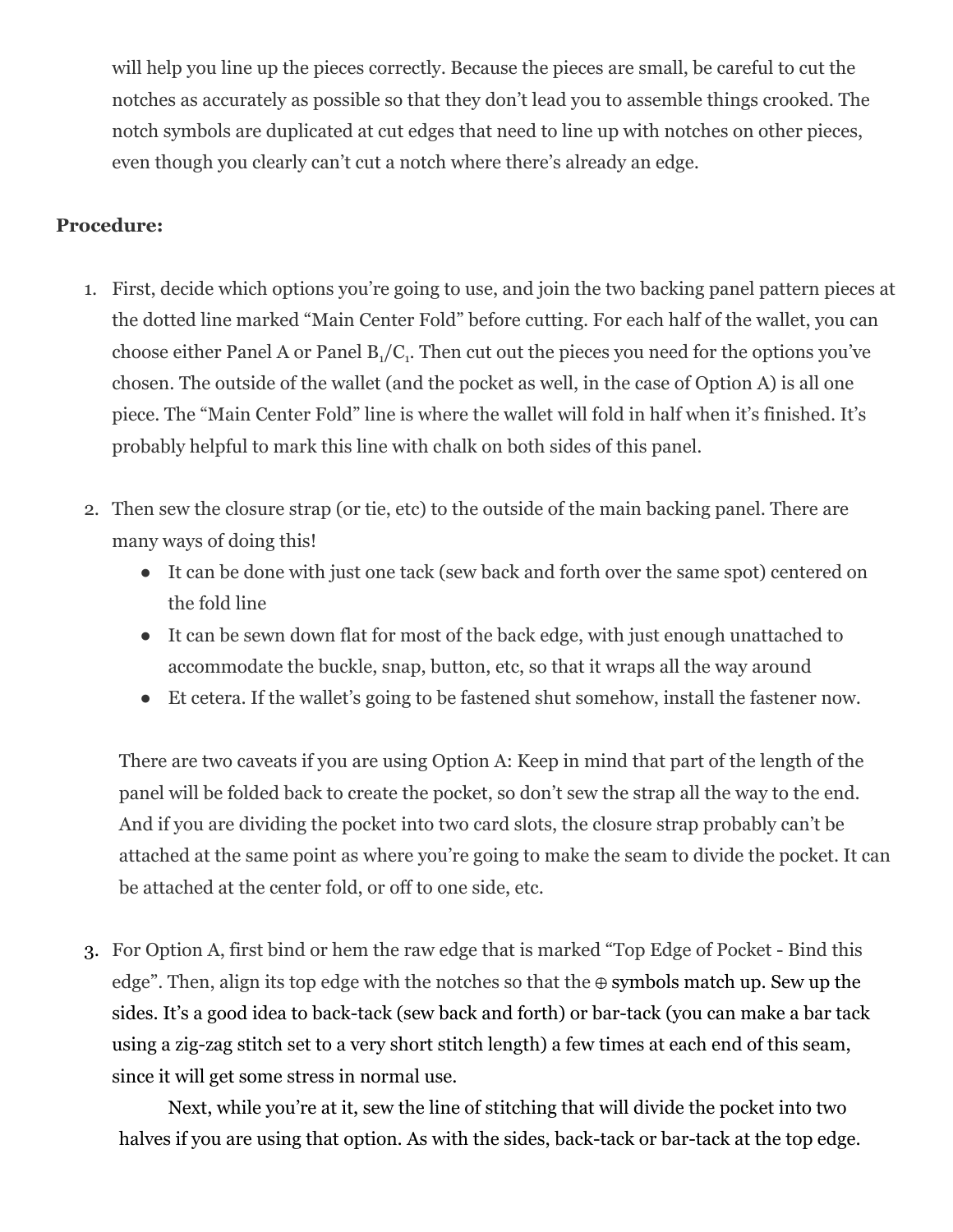For Option B, first bind or hem the raw edge marked "Bind this edge" (Again, if you hem instead of binding, add the additional seam allowance for the hem before you cut). Then create the pleats. The pocket panel should be folded along the two dotted lines so that the  $\oplus$ symbols and the notches line up. Essentially, there is a  $\frac{1}{4}$ " pleat on each side, set in from the sides so as not to get in the way of the side seams. It will work best if the pleats are folded so that the center part of the panel overlaps the sides rather than vice-versa. You can iron the pleats into the material if you want, or just leave them. The pocket will be easier to assemble to the backing panel if you secure the pleats with pins, binder clips, or a quick row of stitching at the edge.

Once the pleats are in place, line up the bound edge on panel  $B_2$  with the notches on the backing panel, and sew down the sides and bottom.

For Option C, start with either the zipper closed and the slider removed, or if your zipper is long enough, with the slider slid past the portion that will be sewn. This is just to keep the slider out of your way while you work; you'll put it back later. Place the right side of the zipper tape along the top edge of panel  $C_3$  (marked "Attach Zipper") and sew. Fold the zipper tape back up and fold the seam allowance against panel  $\mathsf{C}_{3}$ , and topstitch it in place. Different zippers have tape of different widths, which is why the seam allowance here is approximate. But in general, try to sew as close to the zipper teeth as you can, while still allowing room for the slider to get by.

Incidentally, there are other ways to sew the zipper to panel  $C_3$  depending on your materials. If you're using something sturdy that doesn't fray such as vinyl, you can just trim off the seam allowance, lay it over top of the zipper and stitch it down. I recommend two lines of stitching for security and because it looks nice. Another alternative is to trim off the seam allowance and bind the cut edge, then stitch it down over the zipper. Next, lay panel  $C_3$  with the zipper at the top on top of panel  $C_2$  (photo above) so that the side

edges line up and the top edge lines up with the top, un-sewn, edge of the zipper tape. The ○ symbols should approximately line up and the  $\bullet$  symbols should approximately line up at the bottom corners, but again, don't worry if it isn't exact.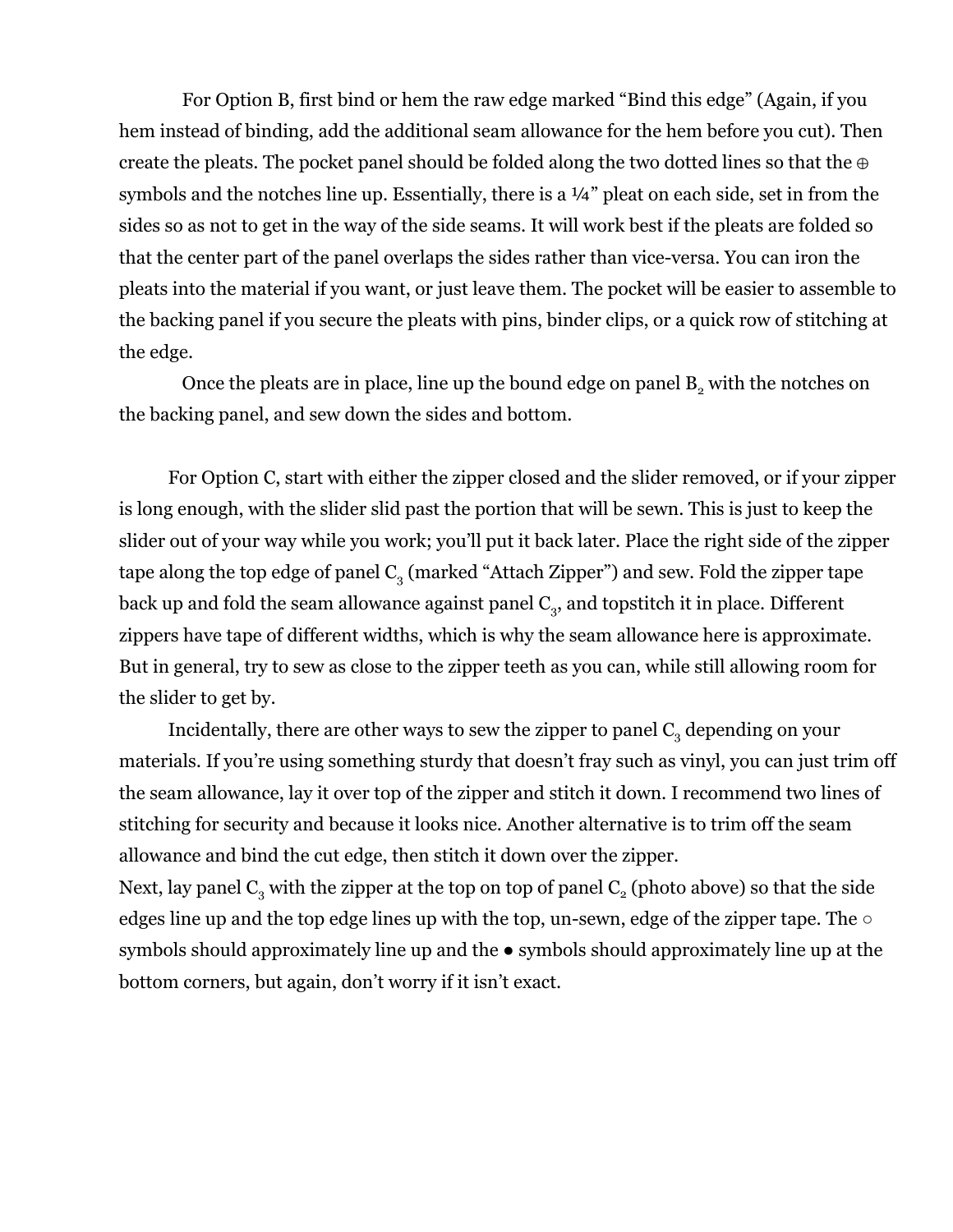Sew the top edges together, and then bind the combined edge. Trim the ends of the zipper tape so it matches the width of panels  $\mathsf{C}_2$  and  $\mathsf{C}_3$ , and replace the slider as shown in the pictures.

Open a few inches of one end of zipper. Insert both loose ends into the "open" end of the zipper slider and slide it onto the tape. The tape should be zipped shut behind it.

Align the bound top edge of the  $C_2/C_3$  assembly with the notches on the main backing panel, and stitch up the sides. You can sew right over the zipper, teeth and all. In fact, you should back-tack or bar-tack over the zipper teeth to reinforce the ends of the zipper. Once the sides are sewn down, trim off any excess length to match the backing panel, then stitch across the bottom through all three layers.

4. If you are using the side protection flaps (panel D), they are the last thing to go on before binding the side edges. These should be made of a material that will at least hold its shape somewhat, such as vinyl or canvas. If you're using a woven canvas, you'll need to bind the edge; if you're using vinyl or tarp, you probably don't need to. There are two choices for the shape of panel D: one that is rounded over, and one that is squared off. The rounded-over profile will work if you are using a material that doesn't fray and won't be binding the edge at all, or if you are using a binding material that's flexible enough to get around the curve (some bias tape, twill tape, some satin ribbon, knitted binding, etc). Otherwise, use the squared-off version.

Note that the edge of panel D with marked seam allowance isn't a straight line; it has a very mild corner at the center fold line. This is so that when the wallet is closed, the side panel will fold itself neatly inside.

Mark the Main Center Fold line carefully. It's not a bad idea to iron or otherwise permanently crease the center of it. You might want to cut a notch in the seam allowance along this line, bisecting the shallow corner at the bottom. The easiest way to sew this down is to insert the needle exactly at the intersection of the stitching line and the center fold line in Panel D, and in the same exact spot in the main backing panel, then stitch to one end of panel D.

To finish attaching panel D, turn the piece around and start sewing over the seam you just made in the other direction. When you get back to the center fold line, stop and make sure the needle goes back into that same spot again, then align the seam allowances on the other side and sew to the other end of panel D. Repeat for the other side of the wallet. When you're finished, you'll notice that Panel D pulls the whole wallet into a mild fold along its center fold line, and the corner of Panel D buckles upward a tiny bit. Clip the corner of Panel D as shown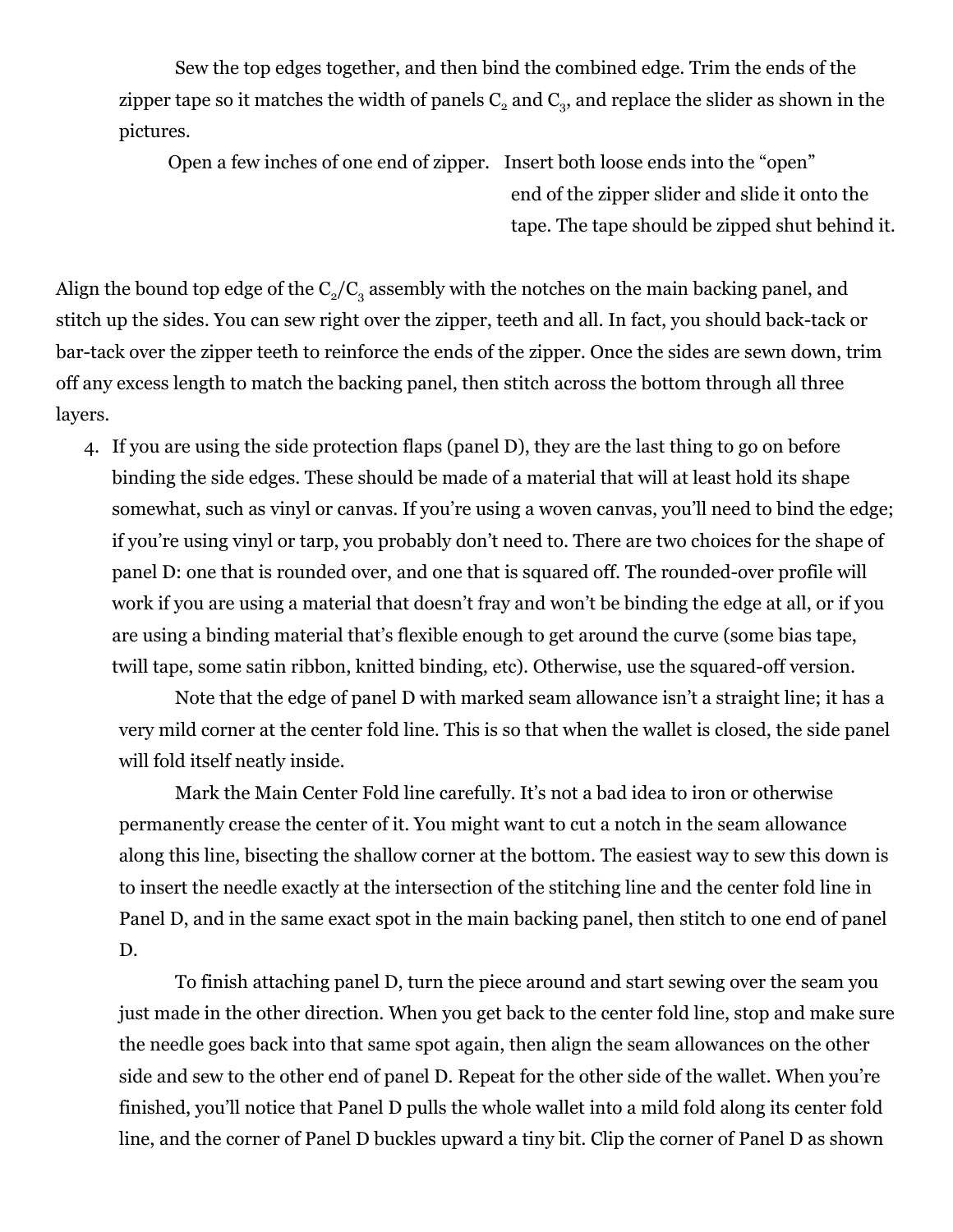below to keep the bound edge from getting too bulky.

5. Once the pockets are completed and the side flaps are added, it's time to bind the remaining raw edges. The seam allowance should be pretty clear at half an inch. If you'd prefer a narrower bound edge in the finished product, it's easy to trim the seam allowance back at this point before binding the edges. Ideally, your binding material should be a bit more than twice the width of the remaining seam allowance, to allow for the amount of material required to bend around the side. If you used thicker materials, the binding material will need to be a bit wider for the same width of seam allowance. So before applying your binding, fold it over the edge and see if it covers the stitching from assembling the wallet. If not, trim off some seam allowance until it does.

The bottom edge doesn't need binding if you used Option A, since it is already folded over, but it does need binding if you used Options B or C. There are two ways to handle the corners. One way is to bind the bottom edge(s) first, trim the binding flush to the ends of the seam, and then bind the sides right over the bottom binding. The other way is to stop with the needle down when you reach the corner, turn the piece 90°, and neatly fold the binding material around the corner (this can be a bit tricky).

If your binding is synthetic, you can finish it off by just trimming it to the edge of the wallet and lightly singing the end with a lighter. Another way to finish it off is to trim it half an inch or so past the end of the edge you're applying it to before you get to the end of the seam; then fold it back on itself and sew to the end so that the cut edge is hemmed under. In any case, do back-tack a couple of times at the end of the seam to secure it.

And that's it! Put your stuff into your wallet, stick it into a pocket, and go for a ride!

#### **† About Fabric**

This pattern can work well in a wide variety of materials, and is a great use for reclaimed, recycled, or upcycled materials. You can make it all out of one piece of one material, or you can layer multiple materials. If it's going to be in a cycling jersey pocket you'll want it to be at least somewhat sweatproof, but there are many ways of doing that. For example, the example in the photo above this has the main backing panel made out of three layers: denim scraps on the outside, cotton scraps on the inside, and a piece cut out of a used Tyvek envelope sandwiched in between that makes it water resistant even when neither of the other materials is at all. The zippered pocket (Option C) is made with only denim, to reduce the bulk. Or, use clear window vinyl or mesh to make some pockets, so that you can easily see into them or operate the touch screen of a phone directly through the vinyl.